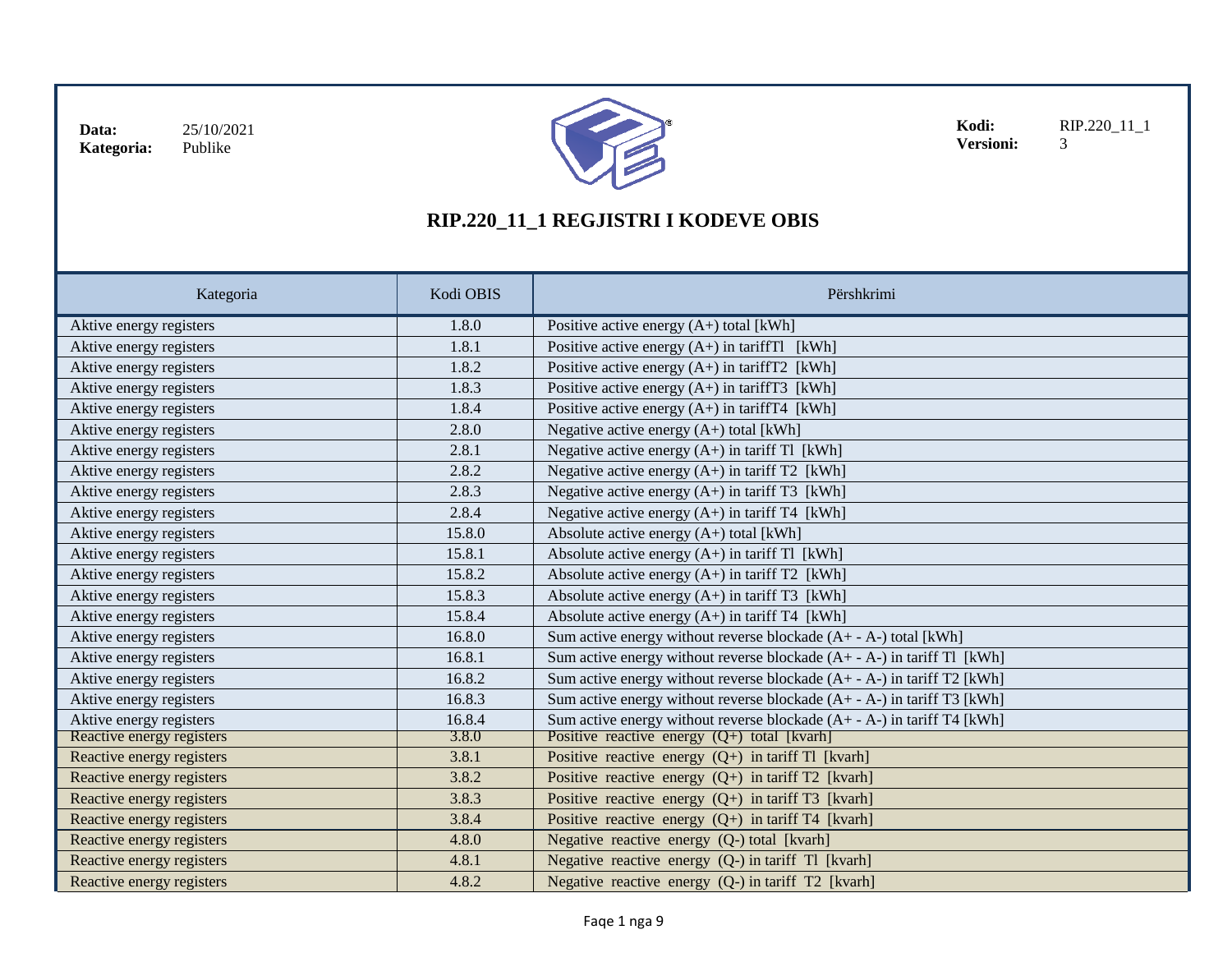

**Kodi:** RIP.220\_11\_1<br>**Versioni:** 3 Versioni:

| Kategoria                             | Kodi OBIS | Përshkrimi                                                                      |
|---------------------------------------|-----------|---------------------------------------------------------------------------------|
| Reactive energy registers             | 4.8.3     | Negative reactive energy (Q-) in tariff T3 [kvarh]                              |
| Reactive energy registers             | 4.8.4     | Negative reactive energy (Q-) in tariff T4 [kvarh]                              |
| Reactive energy registers             | 5.8.0     | Imported inductive reactive energy in I-st quadrant (QI) total [kvarh           |
| Reactive energy registers             | 5.8.1     | Imported inductive reactive energy in I-st quadrant (QI) in tariff Tl [kvarh]   |
| Reactive energy registers             | 5.8.2     | Imported inductive reactive energy in I-st quadrant (QI) in tariff T2 [kvarh]   |
| Reactive energy registers             | 5.8.3     | Imported inductive reactive energy in I-st quadrant (QI) in tariff T3 [kvarh]   |
| Reactive energy registers             | 5.8.4     | Imported inductive reactive energy in I-st quadrant (QI) in tariff T4 [kvarh]   |
| Reactive energy registers             | 6.8.0     | Imported capacitive reactive energy in 2-nd quadrant (Q2) total [kvarh]         |
| Reactive energy registers             | 6.8.1     | Imported capacitive reactive energy in 2-nd quadr. (Q2) in tariff Tl [kvarh]    |
| Reactive energy registers             | 6.8.2     | Imported capacitive reactive energy in 2-nd quadr. (Q2) in tariff T2 [kvarh]    |
| Reactive energy registers             | 6.8.3     | Imported capacitive reactive energy in 2-nd quadr. (Q2) in tariff T3 [kvarh]    |
| Reactive energy registers             | 6.8.4     | Imported capacitive reactive energy in 2-nd quadr. (Q2) in tariff T4 [kvarh]    |
| Reactive energy registers             | 7.8.0     | Exported inductive reactive energy in 3-rd quadrant (Q3) total [kvarh]          |
| Reactive energy registers             | 7.8.1     | Exported inductive reactive energy in 3-rd quadrant $(Q3)$ in tariff Tl [kvarh] |
| Reactive energy registers             | 7.8.2     | Exported inductive reactive energy in 3-rd quadrant $(Q3)$ in tariff T2 [kvarh] |
| Reactive energy registers             | 7.8.3     | Exported inductive reactive energy in 3-rd quadrant $(Q3)$ in tariff T3 [kvarh] |
| Reactive energy registers             | 7.8.4     | Exported inductive reactive energy in 3-rd quadrant $(Q3)$ in tariff T4 [kvarh] |
| Reactive energy registers             | 8.8.0     | Exported capacitive reactive energy in 4-th quadrant $(Q4)$ total [kvarh]       |
| Reactive energy registers             | 8.8.1     | Exported capacitive reactive energy in 4-th quadr. $(Q4)$ in tariff Tl [kvarh]  |
| Reactive energy registers             | 8.8.2     | Exported capacitive reactive energy in 4-th quadr. (Q4) in tariff T2 [kvarh]    |
| Reactive energy registers             | 8.8.3     | Exported capacitive reactive energy in 4-th quadr. $(Q4)$ in tariff T3 [kvarh]  |
| Reactive energy registers             | 8.8.4     | Exported capacitive reactive energy in 4-th quadr. (Q4) in tariff T4 [kvarh]    |
| Apparent energy registers             | 9.8.0     | Apparent energy $(S+)$ total [kVAh]                                             |
| Apparent energy registers             | 9.8.1     | Apparent energy $(S+)$ total in tariff T1 [kVAh]                                |
| Apparent energy registers             | 9.8.2     | Apparent energy $(S+)$ total in tariff T2 [kVAh]                                |
| Apparent energy registers             | 9.8.3     | Apparent energy $(S+)$ total in tariff T3 [kVAh]                                |
| Apparent energy registers             | 9.8.4     | Apparent energy $(S+)$ total in tariff T4 [kVAh]                                |
| Registers of active energy per phases | 21.8.0    | Positive active energy (A+) in phase LI total [kWh]                             |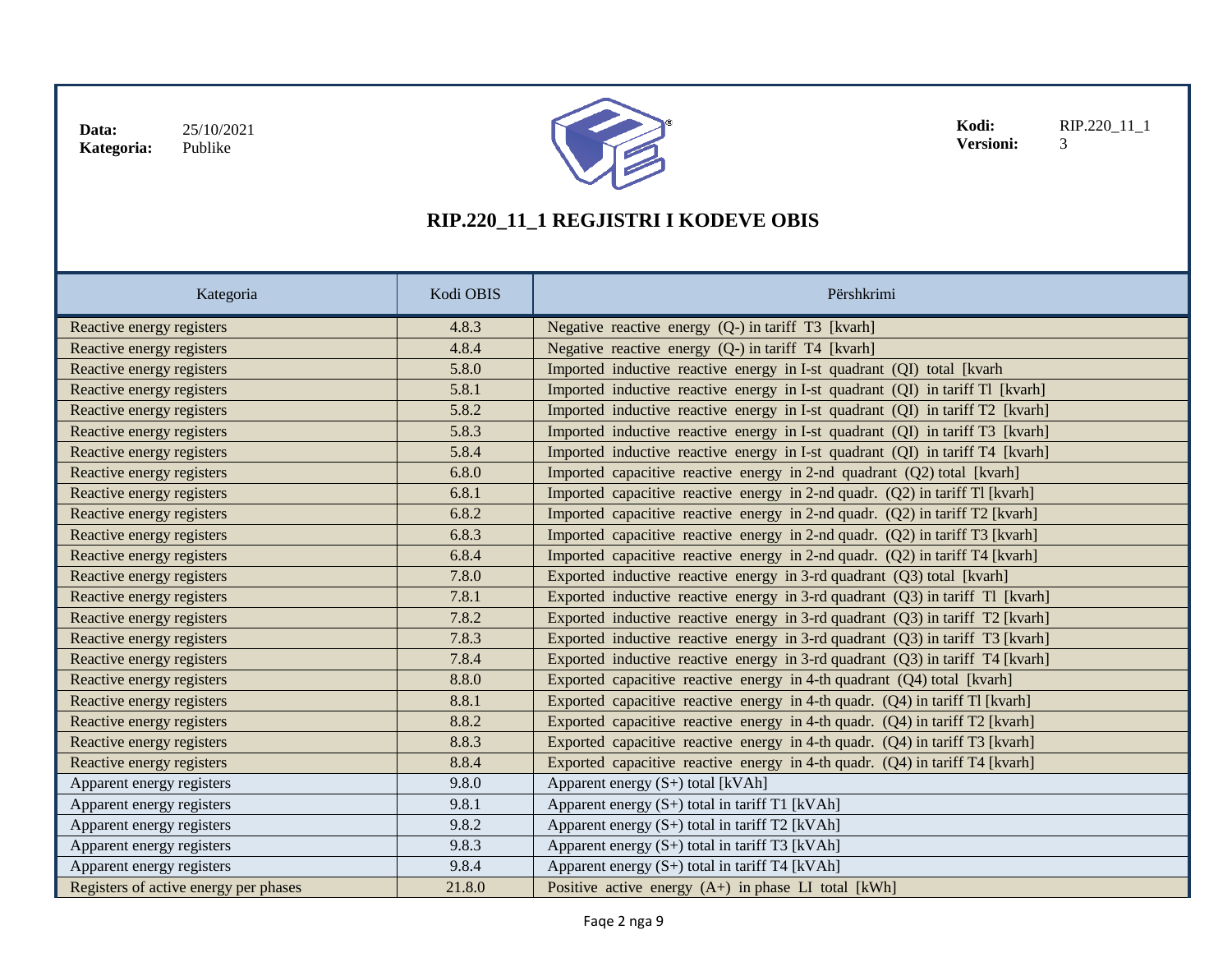

**Kodi:** RIP.220\_11\_1<br>**Versioni:** 3 Versioni:

| Kategoria                             | Kodi OBIS | Përshkrimi                                                 |
|---------------------------------------|-----------|------------------------------------------------------------|
| Registers of active energy per phases | 41.8.0    | Positive active energy $(A+)$ in phase L2 total [kWh]      |
| Registers of active energy per phases | 61.8.0    | Positive active energy $(A+)$ in phase L3 total [kWh]      |
| Registers of active energy per phases | 22.8.0    | Negative active energy (A-) in phase LI total [kWh]        |
| Registers of active energy per phases | 42.8.0    | Negative active energy (A-) in phase L2 total [kWh]        |
| Registers of active energy per phases | 62.8.0    | Negative active energy (A-) in phase L3 total [kWh]        |
| Registers of active energy per phases | 35.8.0    | Absolute active energy (IAI) in phase LI total [kWh]       |
| Registers of active energy per phases | 55.8.0    | Absolute active energy (IAI) in phase L2 total [kWh]       |
| Registers of active energy per phases | 75.8.0    | Absolute active energy (IAI) in phase L3 total [kWh]       |
| Maximum demand registers              | 1.6.0     | Positive active maximum demand $(A+)$ total [kW]           |
| Maximum demand registers              | 1.6.1     | Positive active maximum demand $(A+)$ in tariff Tl [kW]    |
| Maximum demand registers              | 1.6.2     | Positive active maximum demand $(A+)$ in tariff T2 [kW]    |
| Maximum demand registers              | 1.6.3     | Positive active maximum demand $(A+)$ in tariff T3<br>[kW] |
| Maximum demand registers              | 1.6.4     | Positive active maximum demand $(A+)$ in tariff T4<br>[kW] |
| Maximum demand registers              | 2.6.0     | Negative active maximum demand (A-) total [kW]             |
| Maximum demand registers              | 2.6.1     | Negative active maximum demand (A-) in tariff T1 [kW]      |
| Maximum demand registers              | 2.6.2     | Negative active maximum demand (A-) in tariff T2 [kW]      |
| Maximum demand registers              | 2.6.3     | Negative active maximum demand (A-) in tariff T3 [kW]      |
| Maximum demand registers              | 2.6.4     | Negative active maximum demand (A-) in tariff T4 [kW]      |
| Maximum demand registers              | 15.6.0    | Absolute active maximum demand ( A ) total [kW]            |
| Maximum demand registers              | 15.6.1    | Absolute active maximum demand ( A ) in tariff T1 [kW]     |
| Maximum demand registers              | 15.6.2    | Absolute active maximum demand ( A ) in tariff T2 [kW]     |
| Maximum demand registers              | 15.6.3    | Absolute active maximum demand ( A ) in tariff T3 [kW]     |
| Maximum demand registers              | 15.6.4    | Absolute active maximum demand ( A ) in tariff T4 [kW]     |
| Maximum demand registers              | 3.6.0     | Positive reactive maximum demand $(Q+)$ total [kvar]       |
| Maximum demand registers              | 4.6.0     | Negative reactive maximum demand (Q-) total [kvar]         |
| Maximum demand registers              | 5.6.0     | Reactive maximum demand in Q1 (Q1) total [kvar]            |
| Maximum demand registers              | 6.6.0     | Reactive maximum demand in Q2 (Q2) total [kvar]            |
| Maximum demand registers              | 7.6.0     | Reactive maximum demand in Q3 (Q3) total [kvar]            |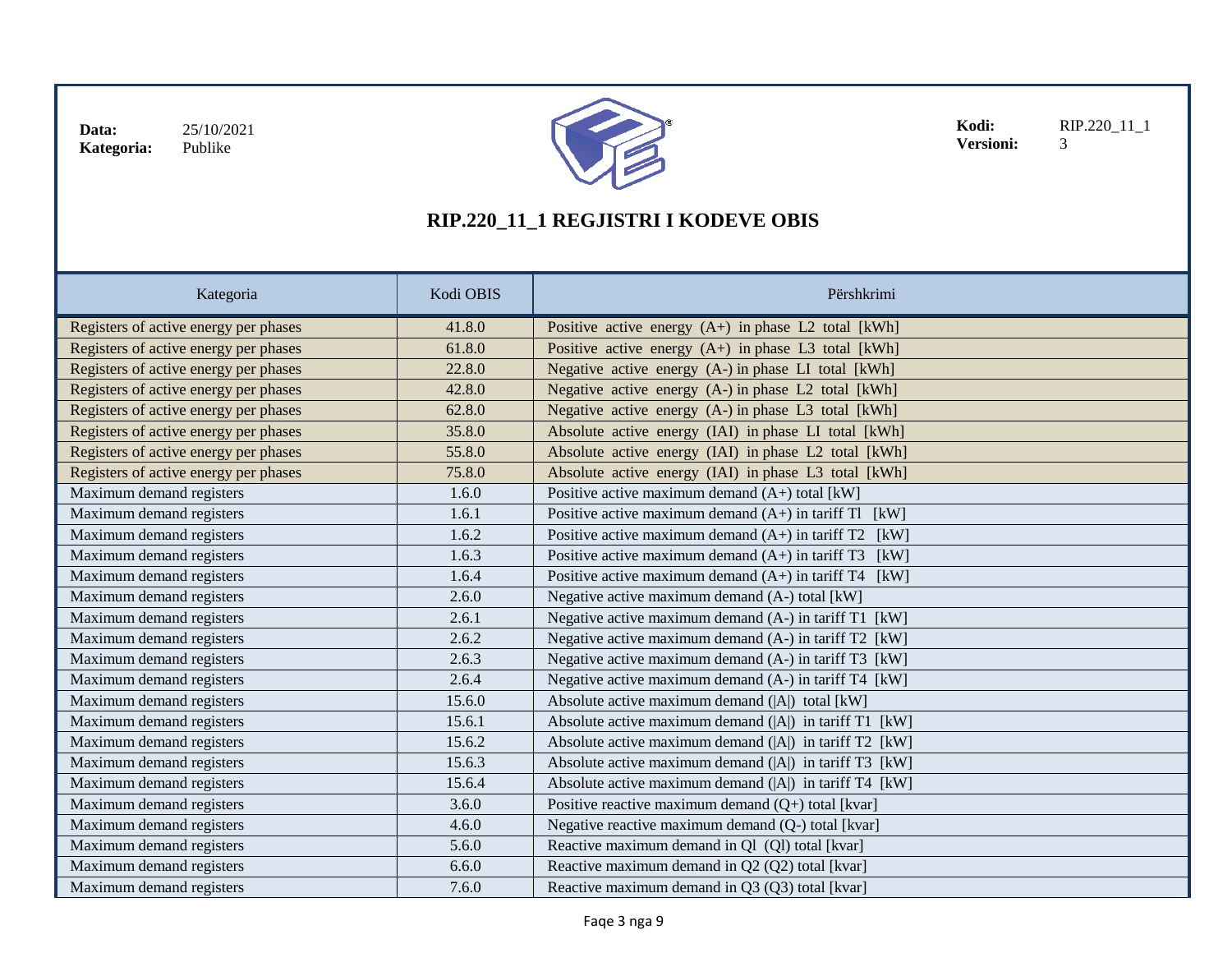

**Kodi:** RIP.220\_11\_1<br>**Versioni:** 3 **Versioni:** 

| Kategoria                           | Kodi OBIS | Përshkrimi                                                            |
|-------------------------------------|-----------|-----------------------------------------------------------------------|
| Maximum demand registers            | 8.6.0     | Reactive maximum demand in Q4 (Q4) total [kvar]                       |
| Maximum demand registers            | 9.6.0     | Apparent maximum demand $(S+)$ total [kVA]                            |
| Cumulative maximum demand registers | 1.2.0     | Positive active cumulative maximum demand $(A+)$ total [kW]           |
| Cumulative maximum demand registers | 1.2.1     | Positive active cumulative maximum demand $(A+)$ in tariff T1 [kW]    |
| Cumulative maximum demand registers | 1.2.2     | Positive active cumulative maximum demand $(A+)$ in tariff T2 [kW]    |
| Cumulative maximum demand registers | 1.2.3     | Positive active cumulative maximum demand $(A+)$ in tariff T3 [kW]    |
| Cumulative maximum demand registers | 1.2.4     | Positive active cumulative maximum demand $(A+)$ in tariff T4 [kW]    |
| Cumulative maximum demand registers | 2.2.0     | Negative active cumulative maximum demand (A-) total [kW]             |
| Cumulative maximum demand registers | 2.2.1     | Negative active cumulative maximum demand (A-) in tariff T1 [kW]      |
| Cumulative maximum demand registers | 2.2.2     | Negative active cumulative maximum demand $(A-)$ in tariff T2 [kW]    |
| Cumulative maximum demand registers | 2.2.3     | Negative active cumulative maximum demand $(A-)$ in tariff T3 [kW]    |
| Cumulative maximum demand registers | 2.2.4     | Negative active cumulative maximum demand (A-) in tariff T4 [kW]      |
| Cumulative maximum demand registers | 15.2.0    | Absolute active cumulative maximum demand ( A ) total [kW]            |
| Cumulative maximum demand registers | 15.2.1    | Absolute active cumulative maximum demand $( A )$ in tariff $T1$ [kW] |
| Cumulative maximum demand registers | 15.2.2    | Absolute active cumulative maximum demand ( A ) in tariff T2 [kW]     |
| Cumulative maximum demand registers | 15.2.3    | Absolute active cumulative maximum demand ( A ) in tariff T3 [kW]     |
| Cumulative maximum demand registers | 15.2.4    | Absolute active cumulative maximum demand $( A )$ in tariff T4 $[kW]$ |
| Cumulative maximum demand registers | 3.2.0     | Positive reactive cumulative maximum demand $(Q+)$ total [kvar]       |
| Cumulative maximum demand registers | 4.2.0     | Negative reactive cumulative maximum demand (Q-) total [kvar]         |
| Cumulative maximum demand registers | 5.2.0     | Reactive cumulative maximum demand in Q1 (Q1) total [kvar]            |
| Cumulative maximum demand registers | 6.2.0     | Reactive cumulative maximum demand in Q2 (Q2) total [kvar]            |
| Cumulative maximum demand registers | 7.2.0     | Reactive cumulative maximum demand in Q3 (Q3) total [kvar]            |
| Cumulative maximum demand registers | 8.2.0     | Reactive cumulative maximum demand in Q4 (Q4) total [kvar]            |
| Cumulative maximum demand registers | 9.2.0     | Apparent cumulative maximum demand (S+) total [kVA]                   |
| Demands in a current demand period  | 1.4.0     | Positive active demand in a current demand period $(A+)$ [kW]         |
| Demands in a current demand period  | 2.4.0     | Negative active demand in a current demand period (A-) [kW]           |
| Demands in a current demand period  | 15.4.0    | Absolute active demand in a current demand period ( A ) [kW]          |
| Demands in a current demand period  | 3.4.0     | Positive reactive demand in a current demand period $(Q+)$ [kvar]     |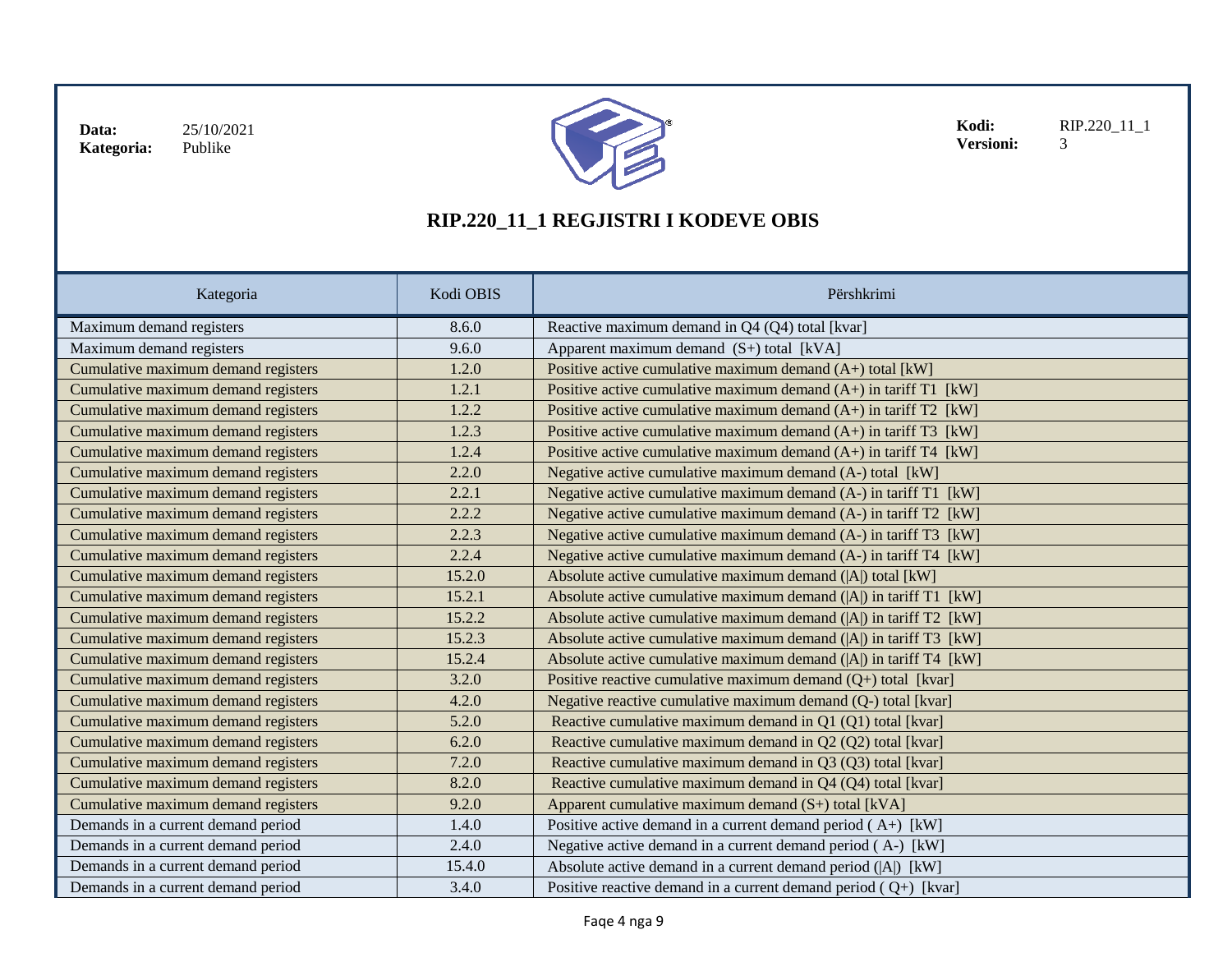

**Kodi:** RIP.220\_11\_1<br>**Versioni:** 3 Versioni:

| Kategoria                                   | Kodi OBIS | Përshkrimi                                                                 |
|---------------------------------------------|-----------|----------------------------------------------------------------------------|
| Demands in a current demand period          | 4.4.0     | Negative reactive demand in a current demand period (Q-) [kvar]            |
| Demands in a current demand period          | 5.4.0     | Reactive demand in a current demand period in Q1 (Q1) [kvar]               |
| Demands in a current demand period          | 6.4.0     | Reactive demand in a current demand period in Q2 (Q2) [kvar]               |
| Demands in a current demand period          | 7.4.0     | Reactive demand in a current demand period in Q3 (Q3) [kvar]               |
| Demands in a current demand period          | 8.4.0     | Reactive demand in a current demand period in Q4 (Q4) [kvar]               |
| Demands in a current demand period          | 9.4.0     | Apparent demand in current demand period $(S+)$ total [kVA]                |
| Demands in the last completed demand period | 1.5.0     | Positive active demand in the last completed demand period $(A+)$ [kW]     |
| Demands in the last completed demand period | 2.5.0     | Negative active demand in the last completed demand period (A-) [kW]       |
| Demands in the last completed demand period | 15.5.0    | Absolute active demand in the last completed demand period ( A ) [kW]      |
| Demands in the last completed demand period | 3.5.0     | Positive reactive demand in the last completed demand period $(Q+)$ [kvar] |
| Demands in the last completed demand period | 4.5.0     | Negative reactive demand in the last completed demand period (Q-) [kvar]   |
| Demands in the last completed demand period | 5.5.0     | Reactive demand in the last completed demand period in Q1 (Q1) [kvar]      |
| Demands in the last completed demand period | 6.5.0     | Reactive demand in the last completed demand period in Q2 (Q2) [kvar]      |
| Demands in the last completed demand period | 7.5.0     | Reactive demand in the last completed demand period in Q3 (Q3) [kvar]      |
| Demands in the last completed demand period | 8.5.0     | Reactive demand in the last completed demand period in Q4 (Q4) [kvar]      |
| Demands in the last completed demand period | 9.5.0     | Apparent demand in the last completed demand period $(S+)$ total [kVA]     |
| Instantaneous power registers               | 1.7.0     | Positive active instantaneous power $(A+)$ [kW]                            |
| Instantaneous power registers               | 21.7.0    | Positive active instantaneous power $(A+)$ in phase L1 [kW]                |
| Instantaneous power registers               | 41.7.0    | Positive active instantaneous power $(A+)$ in phase L2 [kW]                |
| Instantaneous power registers               | 61.7.0    | Positive active instantaneous power $(A+)$ in phase L3 [kW]                |
| Instantaneous power registers               | 2.7.0     | Negative active instantaneous power (A-) [kW]                              |
| Instantaneous power registers               | 22.7.0    | Negative active instantaneous power (A-) in phase L1 [kW]                  |
| Instantaneous power registers               | 42.7.0    | Negative active instantaneous power (A-) in phase L2 [kW]                  |
| Instantaneous power registers               | 62.7.0    | Negative active instantaneous power (A-) in phase L3 [kW]                  |
| Instantaneous power registers               | 15.7.0    | Absolute active instantaneous power ( A ) [kW]                             |
| Instantaneous power registers               | 35.7.0    | Absolute active instantaneous power $( A )$ in phase L1 $[kW]$             |
| Instantaneous power registers               | 55.7.0    | Absolute active instantaneous power ( A ) in phase L2 [kW]                 |
| Instantaneous power registers               | 75.7.0    | Absolute active instantaneous power ( A ) in phase L3 [kW]                 |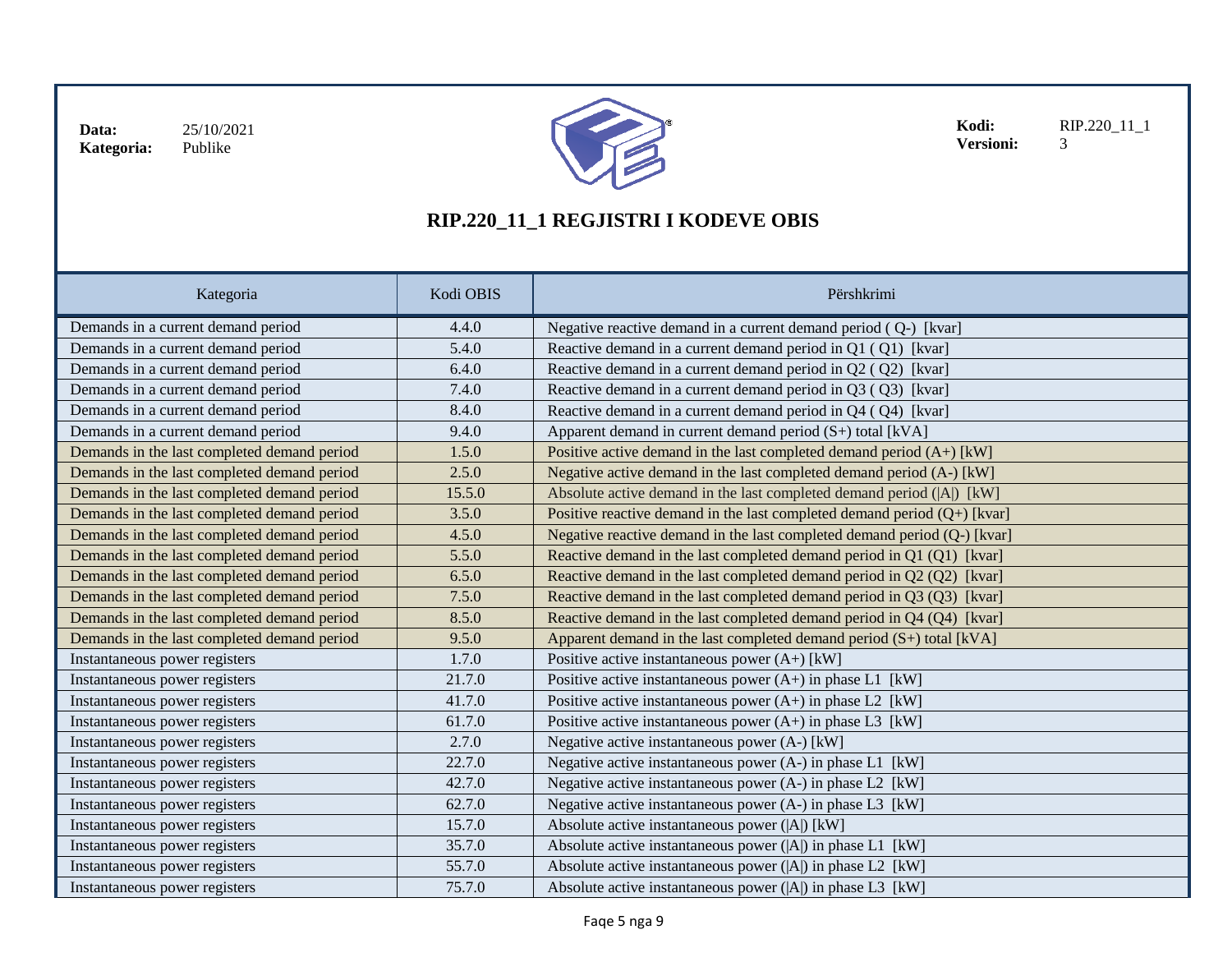

**Kodi:** RIP.220\_11\_1<br>**Versioni:** 3 **Versioni:** 

| Kategoria                             | Kodi OBIS | Përshkrimi                                                             |
|---------------------------------------|-----------|------------------------------------------------------------------------|
| Instantaneous power registers         | 16.7.0    | Sum active instantaneous power $(A + -A)$ [kW]                         |
| Instantaneous power registers         | 36.7.0    | Sum active instantaneous power $(A + -A)$ [kW] in phase L1 [kW]        |
| Instantaneous power registers         | 56.7.0    | Sum active instantaneous power $(A + -A)$ [kW] in phase L2 [kW]        |
| Instantaneous power registers         | 76.7.0    | Sum active instantaneous power $(A + -A)$ [kW] in phase L3 [kW]        |
| Instantaneous power registers         | 3.7.0     | Positive reactive instantaneous power $(Q+)$ [kvar]                    |
| Instantaneous power registers         | 23.7.0    | Positive reactive instantaneous power $(Q+)$ [kvar] in phase L1 [kvar] |
| Instantaneous power registers         | 43.7.0    | Positive reactive instantaneous power $(Q+)$ [kvar] in phase L2 [kvar] |
| Instantaneous power registers         | 63.7.0    | Positive reactive instantaneous power $(Q+)$ [kvar] in phase L3 [kvar] |
| Instantaneous power registers         | 4.7.0     | Negative reactive instantaneous power (Q-) [kvar]                      |
| Instantaneous power registers         | 24.7.0    | Negative reactive instantaneous power (Q-) [kvar] in phase L1 [kvar]   |
| Instantaneous power registers         | 44.7.0    | Negative reactive instantaneous power (Q-) [kvar] in phase L2 [kvar]   |
| Instantaneous power registers         | 64.7.0    | Negative reactive instantaneous power (Q-) [kvar] in phase L3 [kvar]   |
| Instantaneous power registers         | 9.7.0     | Apparent instantaneous power $(S+)$ [kVA]                              |
| Instantaneous power registers         | 29.7.0    | Apparent instantaneous power $(S+)$ in phase L1 [kVA]                  |
| Instantaneous power registers         | 49.7.0    | Apparent instantaneous power $(S+)$ in phase L2 [kVA]                  |
| Instantaneous power registers         | 69.7.0    | Apparent instantaneous power (S+) in phase L3 [kVA]                    |
| Electricity network quality registers | 11.7.0    | Instantaneous current $(I) [A]$                                        |
| Electricity network quality registers | 31.7.0    | Instantaneous current $(I)$ in phase L1 $[A]$                          |
| Electricity network quality registers | 51.7.0    | Instantaneous current $(I)$ in phase L2 $[A]$                          |
| Electricity network quality registers | 71.7.0    | Instantaneous current (I) in phase L3 [A]                              |
| Electricity network quality registers | 91.7.0    | Instantaneous current $(I)$ in neutral $[A]$                           |
| Electricity network quality registers | 11.6.0    | Maximum current (I max) [A]                                            |
| Electricity network quality registers | 31.6.0    | Maximum current (I max) in phase L1 [A]                                |
| Electricity network quality registers | 51.6.0    | Maximum current (I max) in phase L2 [A]                                |
| Electricity network quality registers | 71.6.0    | Maximum current (I max) in phase L3 [A]                                |
| Electricity network quality registers | 91.6.0    | Maximum current (I max) in neutral [A]                                 |
| Electricity network quality registers | 12.7.0    | Instantaneous voltage (U) [V]                                          |
| Electricity network quality registers | 32.7.0    | Instantaneous voltage (U) in phase L1 [V]                              |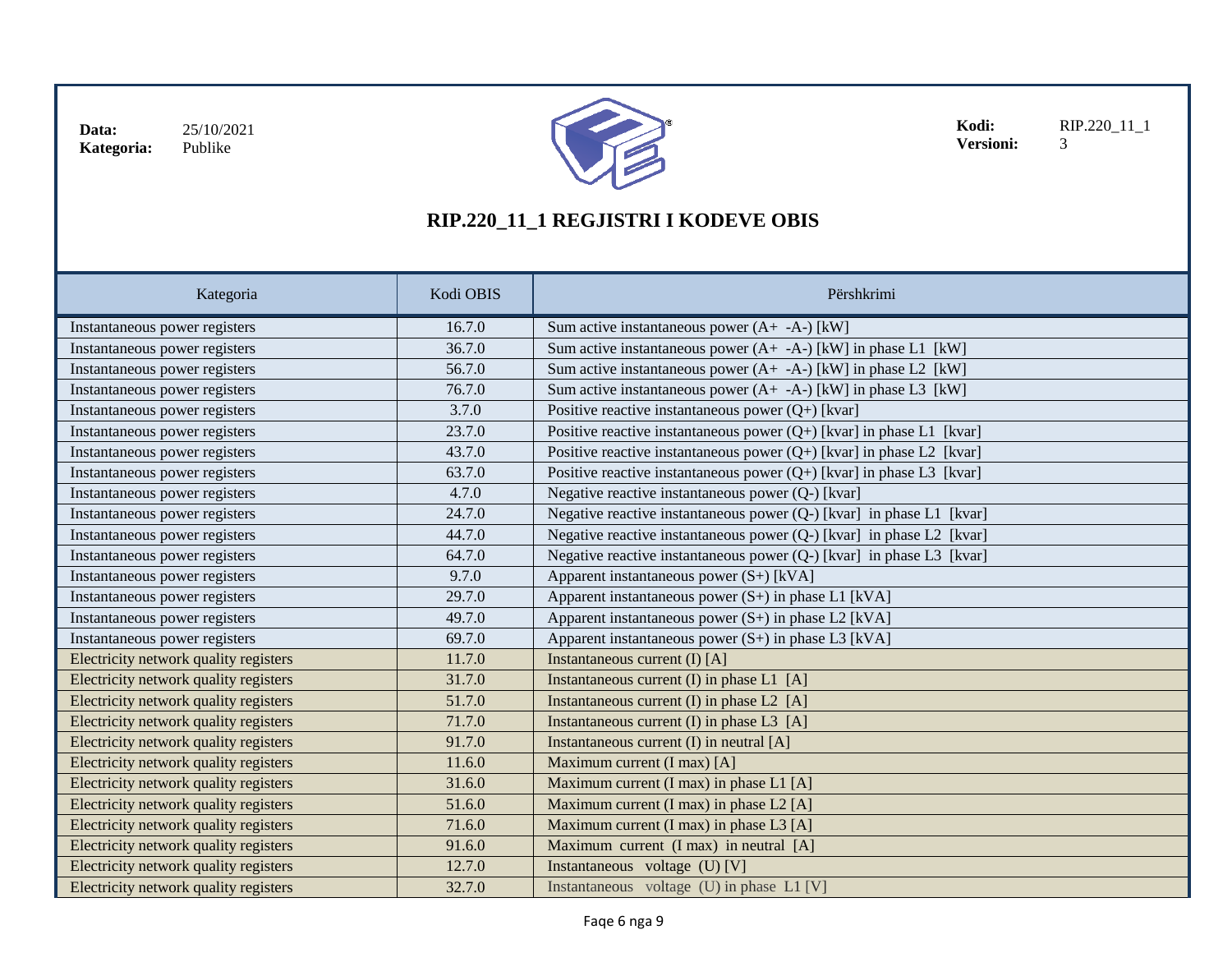

**Kodi:** RIP.220\_11\_1<br>**Versioni:** 3 Versioni:

| Kategoria                                   | Kodi OBIS | Përshkrimi                                       |
|---------------------------------------------|-----------|--------------------------------------------------|
| Electricity network quality registers       | 52.7.0    | Instantaneous voltage (U) in phase L2 [V]        |
| Electricity network quality registers       | 72.7.0    | Instantaneous voltage $(U)$ in phase L3 [V]      |
| Electricity network quality registers       | 13.7.0    | Instantaneous power factor                       |
| Electricity network quality registers       | 33.7.0    | Instantaneous power factor in phase L1           |
| Electricity network quality registers       | 53.7.0    | Instantaneous power factor in phase L2           |
| Electricity network quality registers       | 73.7.0    | Instantaneous power factor in phase L3           |
| Electricity network quality registers       | 14.7.0    | Frequency [Hz]                                   |
| Tamper registers                            | C.53.1    | Tamper 1 energy register                         |
| Tamper registers                            | C.53.2    | Tamper 2 energy register                         |
| Tamper registers                            | C.53.3    | Tamper 3 energy register                         |
| Tamper registers                            | C.53.4    | Tamper 4 energy register                         |
| Tamper registers                            | C.53.11   | Tamper 5 energy register                         |
| Tamper registers                            | C.53.5    | Tamper 1 time counter register                   |
| Tamper registers                            | C.53.6    | Tamper 2 time counter register                   |
| Tamper registers                            | C.53.7    | Tamper 3 time counter register                   |
| Tamper registers                            | C.53.9    | Tamper 4 time counter register                   |
| Tamper registers                            | C.53.10   | Tamper 5 time counter register                   |
| Events registers (counters and time-stamps) | C.2.0     | Event parameters change - counter                |
| Events registers (counters and time-stamps) | C.2.1     | Event parameters change - timestamp              |
| Events registers (counters and time-stamps) | C.51.1    | Event terminal cover opened - counter            |
| Events registers (counters and time-stamps) | C.51.2    | Event terminal cover opened - timestamp          |
| Events registers (counters and time-stamps) | C.51.3    | Event main cover opened - counter                |
| Events registers (counters and time-stamps) | C.51.4    | Event main cover opened - timestamp              |
| Events registers (counters and time-stamps) | C.51.5    | Event magnetic field detection start - counter   |
| Events registers (counters and time-stamps) | C.51.6    | Event magnetic field detection start - timestamp |
| Events registers (counters and time-stamps) | C.51.7    | Event reverse power flow - counter               |
| Events registers (counters and time-stamps) | C.51.8    | Event reverse power flow - timestamp             |
| Events registers (counters and time-stamps) | C.7.0     | Event power down - counter                       |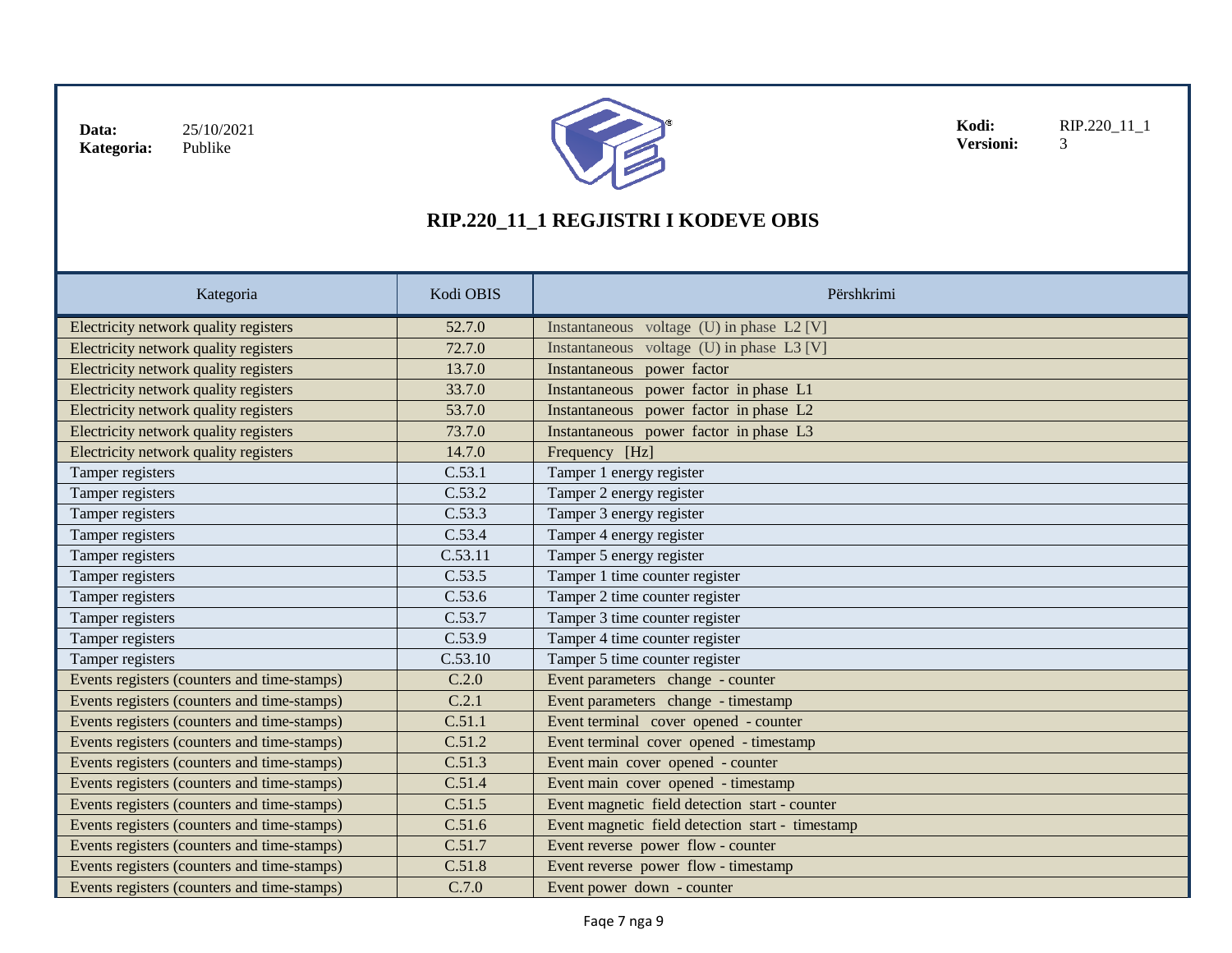

**Kodi:** RIP.220\_11\_1<br>**Versioni:** 3 Versioni:

| Kategoria                                   | Kodi OBIS | Përshkrimi                                  |
|---------------------------------------------|-----------|---------------------------------------------|
| Events registers (counters and time-stamps) | C.7.10    | Event power down - timestamp                |
| Events registers (counters and time-stamps) | C.51.13   | Event power up - counter                    |
| Events registers (counters and time-stamps) | C.51.14   | Event power up - timestamp                  |
| Events registers (counters and time-stamps) | C.51.15   | Event RTC (Real Time Clock) set - counter   |
| Events registers (counters and time-stamps) | C.51.16   | Event RTC (Real Time Clock) set - timestamp |
| Events registers (counters and time-stamps) | C.51.21   | Event terminal cover closed - counter       |
| Events registers (counters and time-stamps) | C.51.22   | Event terminal cover closed - timestamp     |
| Events registers (counters and time-stamps) | C.51.23   | Event main cover closed - counter           |
| Events registers (counters and time-stamps) | C.51.24   | Event main cover closed - timestamp         |
| Events registers (counters and time-stamps) | C.51.25   | Event log-book 1 erased - counter           |
| Events registers (counters and time-stamps) | C.51.26   | Event log-book 1 erased - timestamp         |
| Events registers (counters and time-stamps) | C.51.27   | Event fraud start - counter                 |
| Events registers (counters and time-stamps) | C.51.28   | Event fraud start - timestamp               |
| Events registers (counters and time-stamps) | C.51.29   | Event fraud stop - counter                  |
| Events registers (counters and time-stamps) | C.51.30   | Event fraud stop - timestamp                |
| Miscellaneous registers used in sequences   | 0.9.1     | Current time (hh:mm:ss)                     |
| Miscellaneous registers used in sequences   | 0.9.2     | Date (YY.MM.DD or DD.MM.YY)                 |
| Miscellaneous registers used in sequences   | 0.9.4     | Date and Time (YYMMDDhhmmss)                |
| Miscellaneous registers used in sequences   | 0.8.0     | Demand period [min]                         |
| Miscellaneous registers used in sequences   | 0.8.4     | Load profile period [min] (option)          |
| Miscellaneous registers used in sequences   | 0.0.0     | Device address 1                            |
| Miscellaneous registers used in sequences   | 0.0.1     | Device address 2                            |
| Miscellaneous registers used in sequences   | 0.1.0     | MD reset counter                            |
| Miscellaneous registers used in sequences   | 0.1.2     | MD reset timestamp                          |
| Miscellaneous registers used in sequences   | 0.2.0     | Firmware version                            |
| Miscellaneous registers used in sequences   | 0.2.2     | Tariff program ID                           |
| Miscellaneous registers used in sequences   | C.1.0     | Meter serial number                         |
| Miscellaneous registers used in sequences   | C.1.2     | Parameters file code                        |